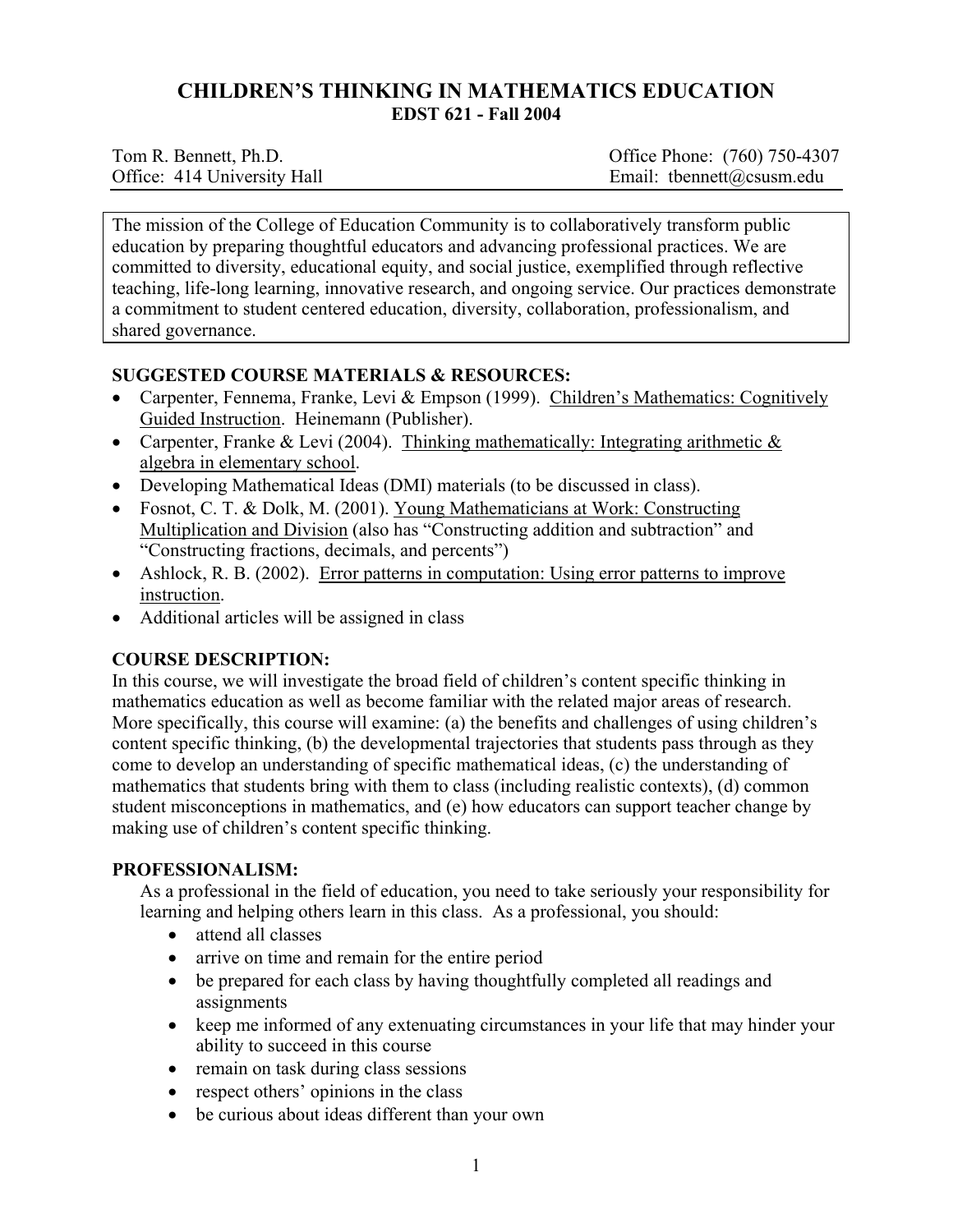Since it is expected that everyone will act professionally in all class sessions, final grades will be lowered up to and including 10% for an unprofessional attitude or behavior (including lack of or inappropriate participation). Arriving late, leaving early, or skipping classes will be interpreted as lack of participation (please also see COE Attendance Policy below)

I take very seriously the idea that our class is a community of learners. It is important that everyone feels both encouraged to participate and a responsibility to participate. All ideas are welcome including those that are different than my ideas and those of the majority of the class. Only through explorations of multiple perspectives will we be able to really address the complex issues of teaching and learning mathematics.

#### **COE ATTENDANCE POLICY:**

Due to the dynamic and interactive nature of course in the COE, all students are expected to attend all classes and participate actively. At a minimum, students must attend more than 80% of class time, or s/he may not receive a passing grade for the course at the discretion of the instructor. If you miss two class sessions or are late (or leave early) more than three sessions, you cannot receive a grade of "A". If you miss three class sessions, your highest possible grade is a "C+". Should you have extenuating circumstances, contact the instructor as soon as possible. Please discuss with me any extenuating circumstances that will cause you to miss class prior to your absence. Attendance will be taken at each class session.

#### **ASSIGNMENTS:**

.

All written assignments must be typed and double-spaced. Each assignment is due on the date indicated on the syllabus, and grades on late assignments will be lowered unless **prior arrangements** have been made with the instructor.

| <b>Assignment</b>                  | % of Grade | <b>Due Date</b>                |
|------------------------------------|------------|--------------------------------|
| 1. Attendance, Class Participation | 10%        | On-going assessment.           |
| and Homework Assignments           |            |                                |
| 2. Reading Reflections             | 30%        | Due sessions $6$ , 11, and 16. |
| 3. Interviews and Analysis         | 20%        | Session 8 (TBD)                |
| 4. Content Investigation Project   | 20%        | Session 13 (TBD)               |
| (by grade level or interest)       |            |                                |
| 5. Misconceptions Analysis         | 20%        | Session 16 (TBD)               |

## **GRADING SCALE:**

Grades will be based on the following grading scale:

A..............90 -100% B..............80 - 89% C..............70 - 79% D..............60 - 69% F..............Below 60%

### **PLAGIARISM AND CHEATING:**

Please be sure to read and understand the university policy on plagiarism and cheating as it will be strictly enforced. Academic dishonestly will not be tolerated and will result in a failing grade for this course and will be reported to the University.